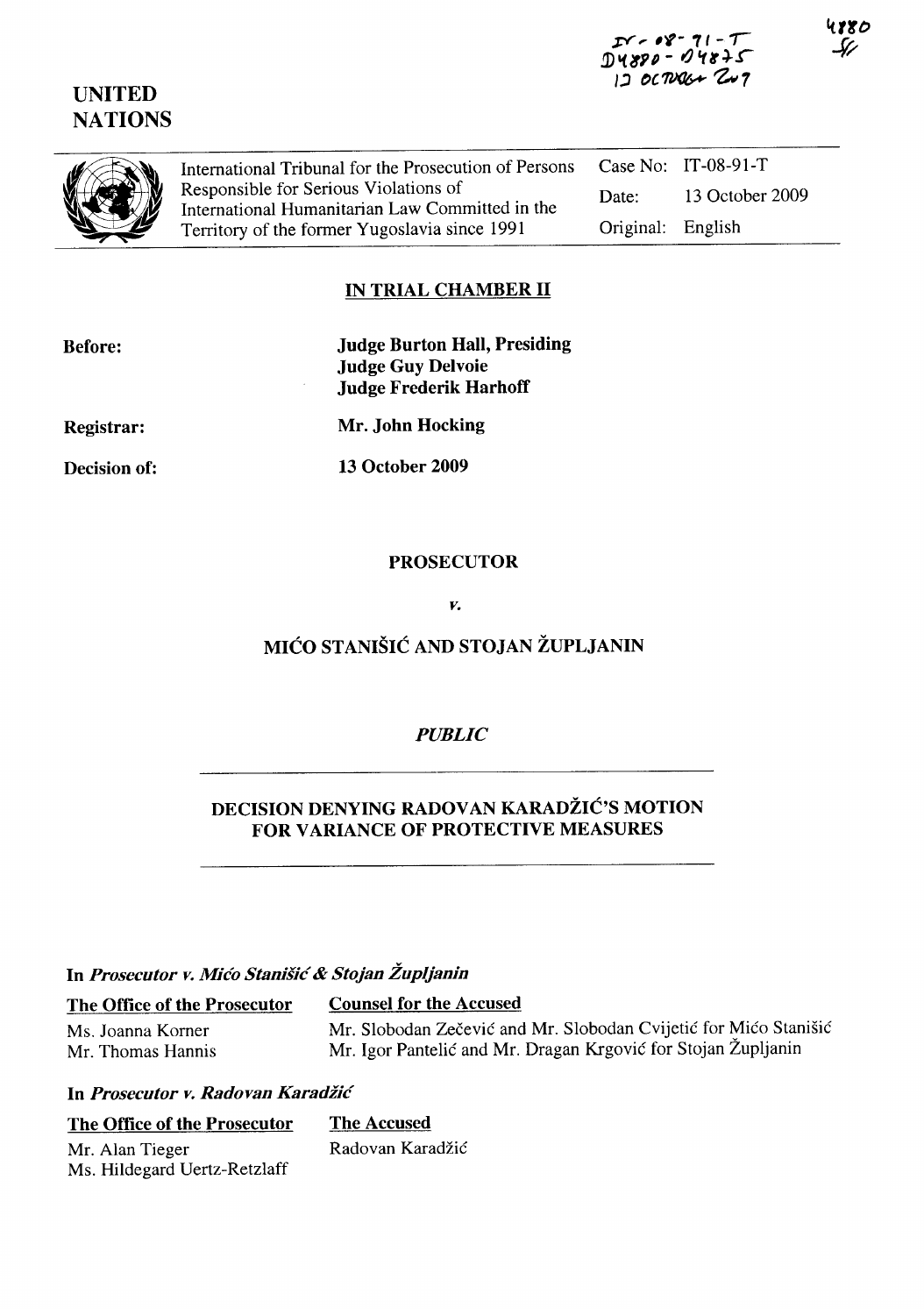**TRIAL CHAMBER II** ("Trial Chamber") of the International Tribunal for the Prosecution of Persons Responsible for Serious Violations of International Humanitarian Law Committed in the Territory of the former Yugoslavia since 1991 ("Tribunal") is seised of the "Motion by Radovan Karadžić for variance of protective measures", filed publicly with a confidential *ex parte* annex on 24 August 2009 ("Motion") by the self-representing Accused Radovan Karadžić. The Prosecution responded on 4 September 2009 ("Response").<sup>1</sup>

#### **A. Submissions**

### 1. Applicant

1. Radovan Karadžić has filed almost identical motions requesting variance of protective measures in a number of cases before the Tribunal? He submits that there are over 162 Prosecution witnesses who will testify with protected measures in the case against him and that this is inconsistent with his right to a public trial. 3 He contends that for proposed *viva voce* witnesses at trial "the best determination as to whether pseudonyms continue to be appropriate is made at trial when the witness is present in the courtroom".<sup>4</sup> Radovan Karadžić, therefore, seeks an order granting discretion to the Trial Chamber seised of the Karadžić case to vary the protective measures that apply to Witness KDZ061, who is to testify for the Prosecution in both the present case and in the Karadžić case, without him having to file a motion with this Trial Chamber pursuant to Rule  $75(G)(i)$  of the Rules of Procedure and Evidence ("Rules").<sup>5</sup> Specifically, he requests that this Trial Chamber amend its order granting protective measures to Witness KDZ061 to include the following provision:<sup>6</sup>

The Trial Chamber hearing the trial of Radovan Karadžić may vary a protective measure made by this order if, in the exercise of its discretion, it believes that it is warranted under the circumstances.

Radovan Karadžić proposes that the Presiding Judge of the Trial Chamber hearing the Karadžić case enquire whether the witness desires the protective measures to continue and for what reasons.

<sup>&</sup>lt;sup>1</sup> Prosecution's response to the motion by Radovan Karadžić for variance of protective measures, filed on 4 Sep 2009  $("Response")$ .

<sup>2</sup>*Prosecutor v. Milan* Lukić *and Sredoje* Lukić. Case No. 1T-98-3111-A, Motion by Radovan Karadžić for variance of protective measures, 24 August 2009; *Prosecutor v. Dragomir* Milošević. Case No. 1T-98-29/l-A, Motion by Radovan Karadžić for variance of protective measures, 26 August 2009; *Prosecutor v.* Popović *et al ..* Case No. IT-05-88-T, Motion by Radovan Karadžić for variance of protective measures, 24 August 2009; *Prosecutor v. Vojislav Šešelj*, Case No. IT-03-67-T, Motion by Radovan Karadžić for variance of protective measures, 26 Aug 2009.

Motion, para. 4

*<sup>4</sup> ld.* para. 5.

*<sup>5</sup> ld.* para. 6.

<sup>6</sup>*Prosecutor v. Micfo* Stanišić. Case No. IT-04-79-PT, Decision on Prosecution's motion s for protective measures for victims and witnesses, filed with confidential annexes on 6 Jun 2005.  $<sup>7</sup>$  Motion, para. 1.</sup>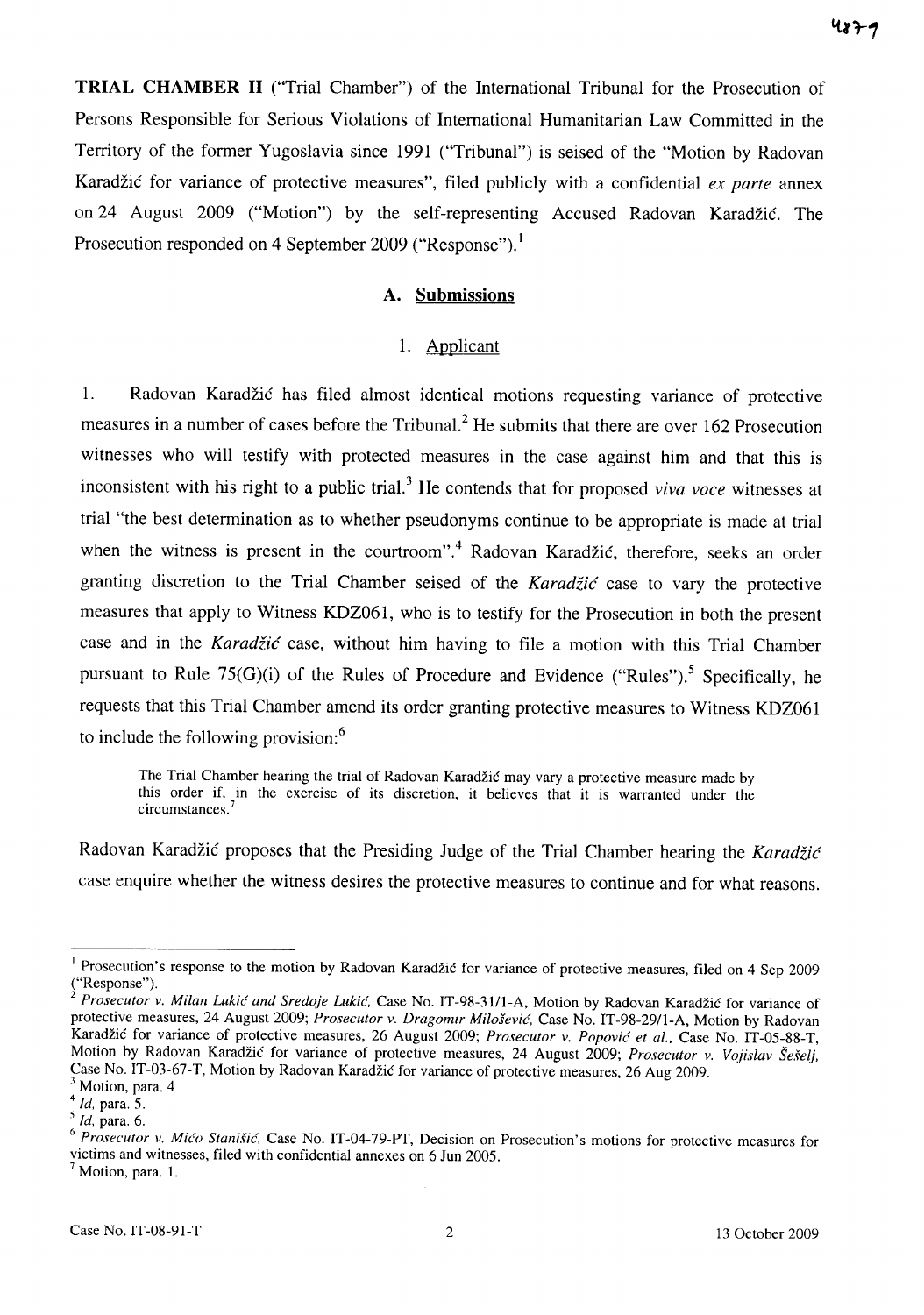Radovan Karadžić argues that should those reasons appear insufficient, he will then make an oral motion for rescission of the protective measures. 8

2. Radovan Karadžić refers to a decision by the Appeals Chamber in the *Krajišnik* case on a motion submitted by Stojan Župljanin for access to confidential material in that case. Radovan Karadžić deems the situation of that case to be "analogous" to the present situation and submits that the reason for the Appeals Chamber's referral of the decision on Stojan Župljanin's motion to the Trial Chamber seised of Stojan Župljanin's case was that that Trial Chamber was "best placed to decide such issues".<sup>9</sup> On this basis, Radovan Karadžić argues that the Trial Chamber seised of the Karadžić case:

will likely be best placed to determine if protective measures continue to be warranted in the individual circumstances, at the particular point in time at which the witness gives testimony [which] may well be several years after the protective measures were granted for that witness.<sup>10</sup>

#### 2. Prosecution

3. The Prosecution argues that the Motion should be denied as it proposes to circumvent Rule 75(G) by deferring the authority to rescind, vary or augment protective measures to the Trial Chamber seised of the second proceedings.<sup>11</sup> The Prosecution argues this may render ineffective the protective measures in other proceedings as it potentially allows for one Trial Chamber to reveal the identity of a witness who is testifying under a pseudonym in an alternative trial.<sup>12</sup> In the Prosecution's opinion, the purpose of the regime under Rule  $75(F)$  to  $(K)$  is explicitly to avoid such variance by ensuring that the Chamber seised of first proceedings enjoys exclusive control over variations of protective measures as it is the Chamber best placed to assess the security concerns of the witness.<sup>13</sup> The Prosecution contends that allowing the Motion would undermine the very purpose of Rule 75.<sup>14</sup>

4. The Prosecution submits that the Motion is unsupported by the Rules and the jurisprudence.<sup>15</sup> Rule 75 does not provide for a general referral of authority to another Chamber and there has been no instance where a Trial Chamber has referred a Rule 75 decision to another

x *ld.* para. 5.

<sup>&</sup>lt;sup>3</sup> Motion, para. 7, referring *Prosecutor v. Krajišnik*, Case No. IT-00-39-A, Order regarding Rule 75 motion by Mićo Stanišić, filed on 22 August 2007 ("First *Krajišnik* decision"); *Prosecutor v. Krajišnik.* Case No. IT-00-39-A, Order regarding Rule 75 motion by Stojan Župljanin, filed on 25 Feb 2009 ("Second *Krajišnik* decision"). The Trial Chamber notes that Radovan Karadžić cites only the Second *Krajišnik* decision in his motion.

<sup>&</sup>lt;sup>10</sup> Motion, para. 8.

<sup>&</sup>lt;sup>11</sup> Response, para. 7.

<sup>12</sup>*Id.* para. 10.

<sup>13</sup>*ld.* para. ll.

<sup>14</sup>*ld.* para. 18.

<sup>15</sup>*ld.* para. 3.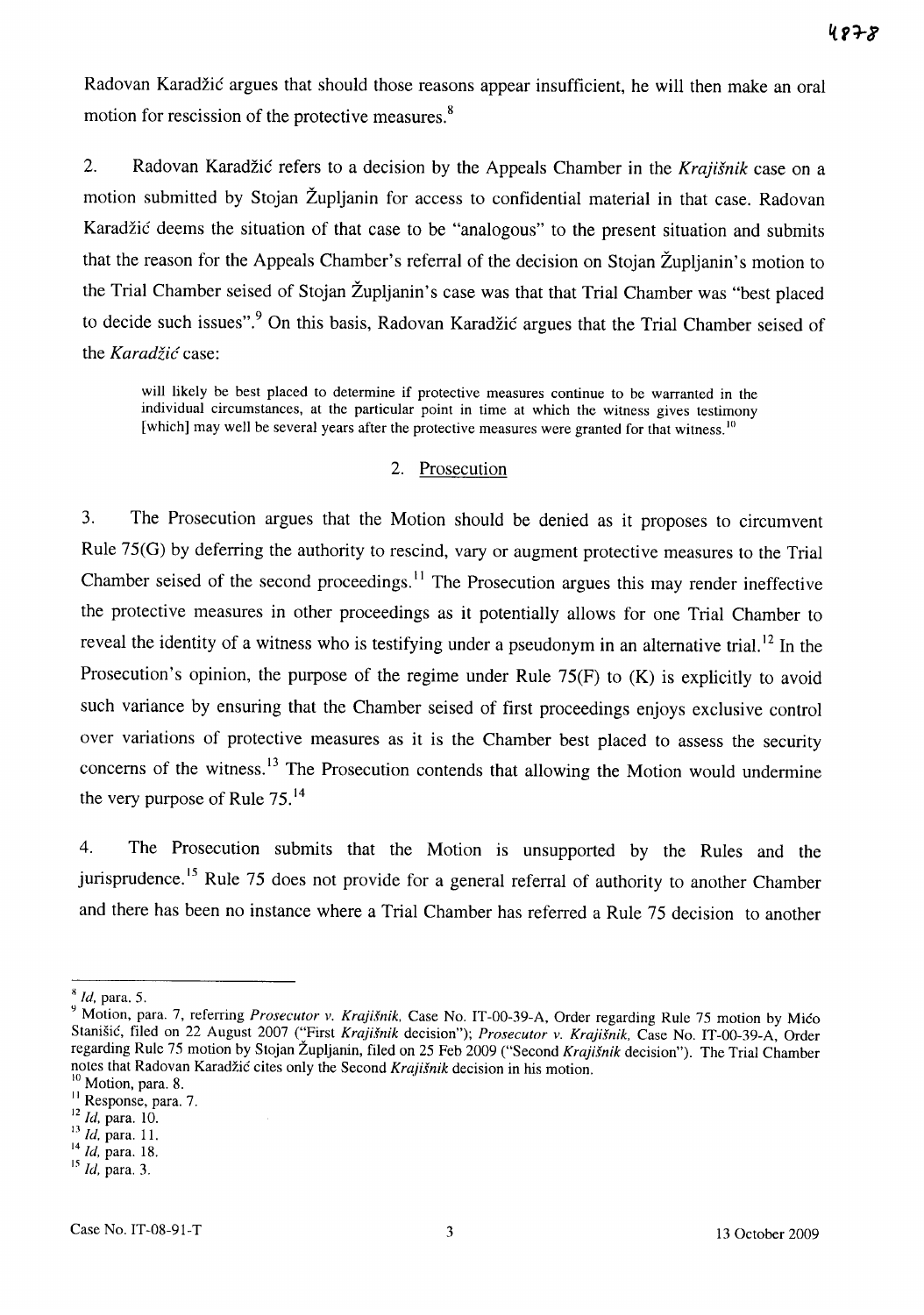Chamber. 16 In this respect, the Prosecution contends that the *Krajišnik* decision cited in the Motion as well as another similar decision in that case are not applicable in this instance.<sup>17</sup> It submits that in both situations, the Appeals Chamber, not a Trial Chamber, was sei sed of the requests and that in both the requests concerned "variation of delayed disclosure measures under Rule 69 so that an accused could access confidential information."<sup>18</sup> As a result, the witnesses in question had already testified, thus reducing the risk of conflicting protective measures.<sup>19</sup> Both decisions also concerned specific requests and not, as Radovan Karadžić seeks, the granting of a broad discretionary authority.<sup>20</sup> The Prosecution notes that the Appeal Chamber's reasoning for granting deferral was that the Trial Chamber was best placed to decide on the pending requests as it had "organic familiarity" with the proceedings.<sup>21</sup> The Prosecution submits that if "organic familiarity" is a criterion for deciding which Chamber is best placed to decide on matters concerning protective measures, then the Stanišić *and Župljanin* Trial Chamber "is clearly most familiar with the individual circumstances underlying the need for protective measures" and, therefore, is best placed to decide on motions to vary or rescind them.<sup>22</sup>

#### **B. Applicable law**

5. Article 20(1) of the Statute requires that proceedings be conducted with the full respect for the rights of the accused and due regard for the protection of victims and witnesses. Further, Article  $21(2)$  entitles the accused to a fair and public hearing, subject to Article 22, which requires the Tribunal to provide in its Rules for the protection of victims and witnesses, including, but not limited to, the protection of the victim's identity. These provisions, as well as subsequent jurisprudence, reflect the duty of the Trial Chamber to balance the right of the accused to a fair trial with the rights of victim and witnesses to protection.<sup>23</sup>

6. Rule 75(A) permits a Trial Chamber to order appropriate measures for the privacy and protection of victims and witnesses, provided that the measures are consistent with the rights of the accused. Under Rule 75(B), protective measures may include, *inter alia,* the giving of testimony through image altering devices and the assignment of a pseudonym.

I~ *ld.* para. 12.

<sup>&</sup>lt;sup>17</sup> *Id.* para. 14.

<sup>18</sup>*ld,* para. 17.

<sup>19</sup>*ld.* paras IS, 17.

*<sup>20</sup> ld,* para. 16.

 $^{21}$  Response, para. 15. See also First Krajišnik decision, p. 1 and Second Krajišnik decision, p. 2.

<sup>&</sup>lt;sup>22</sup> Response, para. 15.

<sup>&</sup>lt;sup>23</sup> Prosecution v. Tadić. Case No. IT-94-1-T, Decision on Prosecution's motion requesting protective measures for Witness I, filed on 14 Nov 1995, para. 11; *Prosecution v. Tadić*, Case No. IT-94-1-T, Decision on the Prosecutor's motion requesting protective measures for Witness R, filed on 31 Jul 1996, p. 4; *Prosecutor v.* Brđanin *and Tali('.* Case No. lT-99-36-PT, Decision on motion by Prosecution for protective measures, 3 Ju12000, para. 7.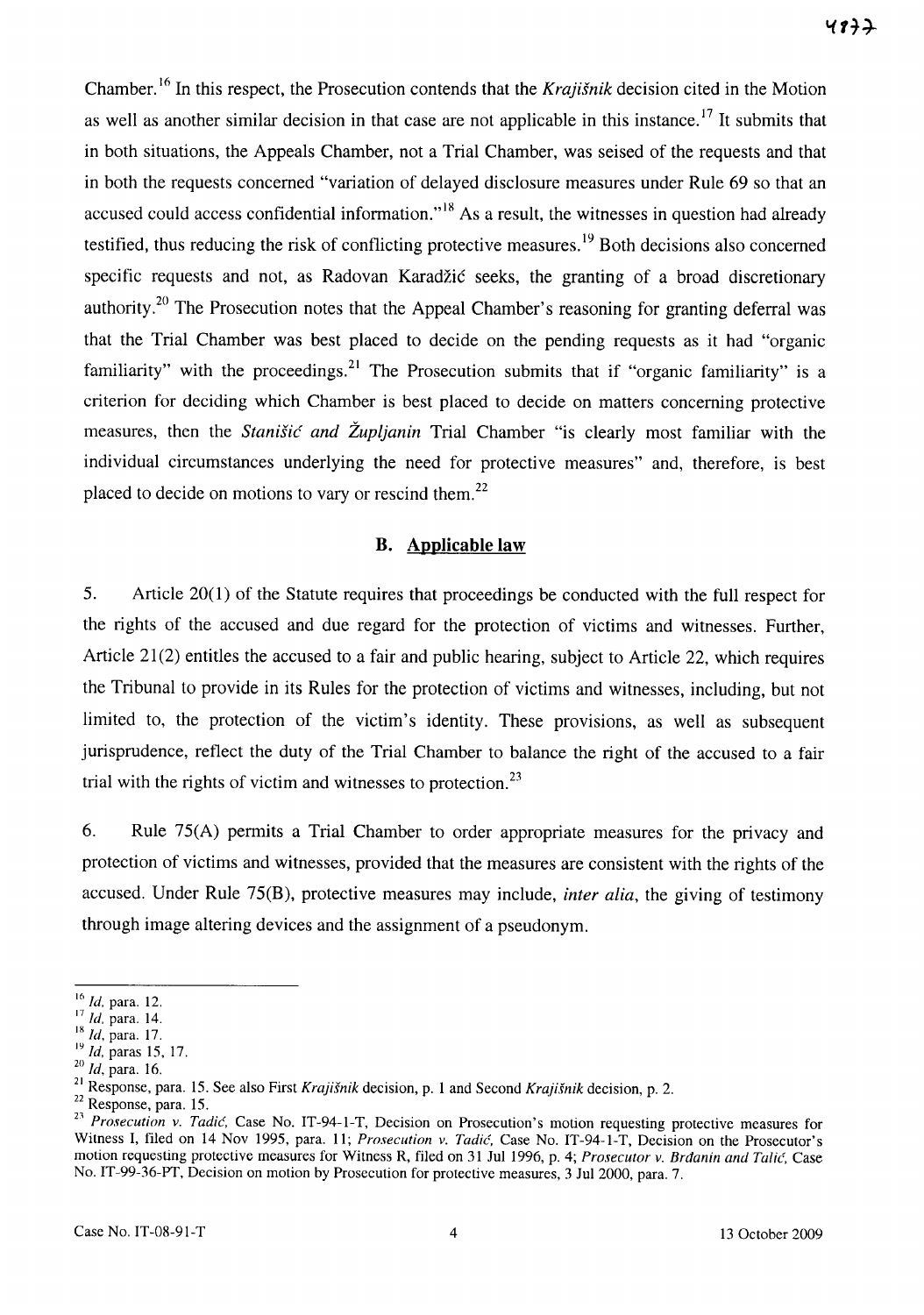7. Pursuant to Rule 75(F)(i), once protective measures have been ordered in respect of a victim or witness in any proceedings before the Tribunal ("first proceedings"), such protective measures shall continue to have effect *mutatis mutandis* in any other proceedings before the Tribunal ("second proceedings") or another jurisdiction unless and until they are rescinded, varied or augmented in accordance with the procedure set out. Pursuant to Rule 75(G), a party to the second proceedings seeking to rescind, vary or augment protective measures ordered in the first proceedings must apply either (i) to any Chamber, however constituted, remaining seised of the first proceedings, or (ii) if no Chamber remains seised of the first proceedings, to the Chamber seised of the second proceedings.

#### **c. Discussion**

8. The basic premise of the Motion is that the Accused's right to a public trial would be breached where witnesses testify with protective measures. This is a misguided argument that has no basis. There is no infringement of this right in a situation where witnesses, who have legitimate security concerns, testify with protective measures which hide their identities from the public eye.

9. The purpose of Rule 75(G) is to grant authority to rescind, vary or augment protective measures to one Chamber at a time in order to prevent conflicting decisions regarding protective measures ordered in relation to a victim or witness. The reason for this is easy to understand and needs no further explanation. **It** would defeat this purpose to grant transfer of such authority by way of general referral.

10. Rule 75(G)(i) is abundantly clear that any request for variance of protective measures must be made to the Chamber seised of the first proceedings. The Trial Chamber notes that it is indeed seised of the first proceedings in which the protective measures were granted to Witness KDZ061 and as a result is best placed to determine any variation of protective measures.<sup>24</sup> This Trial Chamber has a better understanding and appreciation of the context in which such measures were initially ordered and the reasons for their imposition.

11. The Trial Chamber cannot agree with Radovan Karadžić that the present case is analogous to the second *Krajišnik* decision to which he refers. The second *Krajišnik* decision concerned applications, *inter alia,* to rescind or vary the protective measure of delayed disclosure to the accused of witness identities. Delayed disclosure directly impacts on the ability of an accused to adequately prepare his defence. Specific reasons relating to judicial consistency and economy may, in limited circumstances, warrant the Chamber seised of the first proceedings to refer a motion to